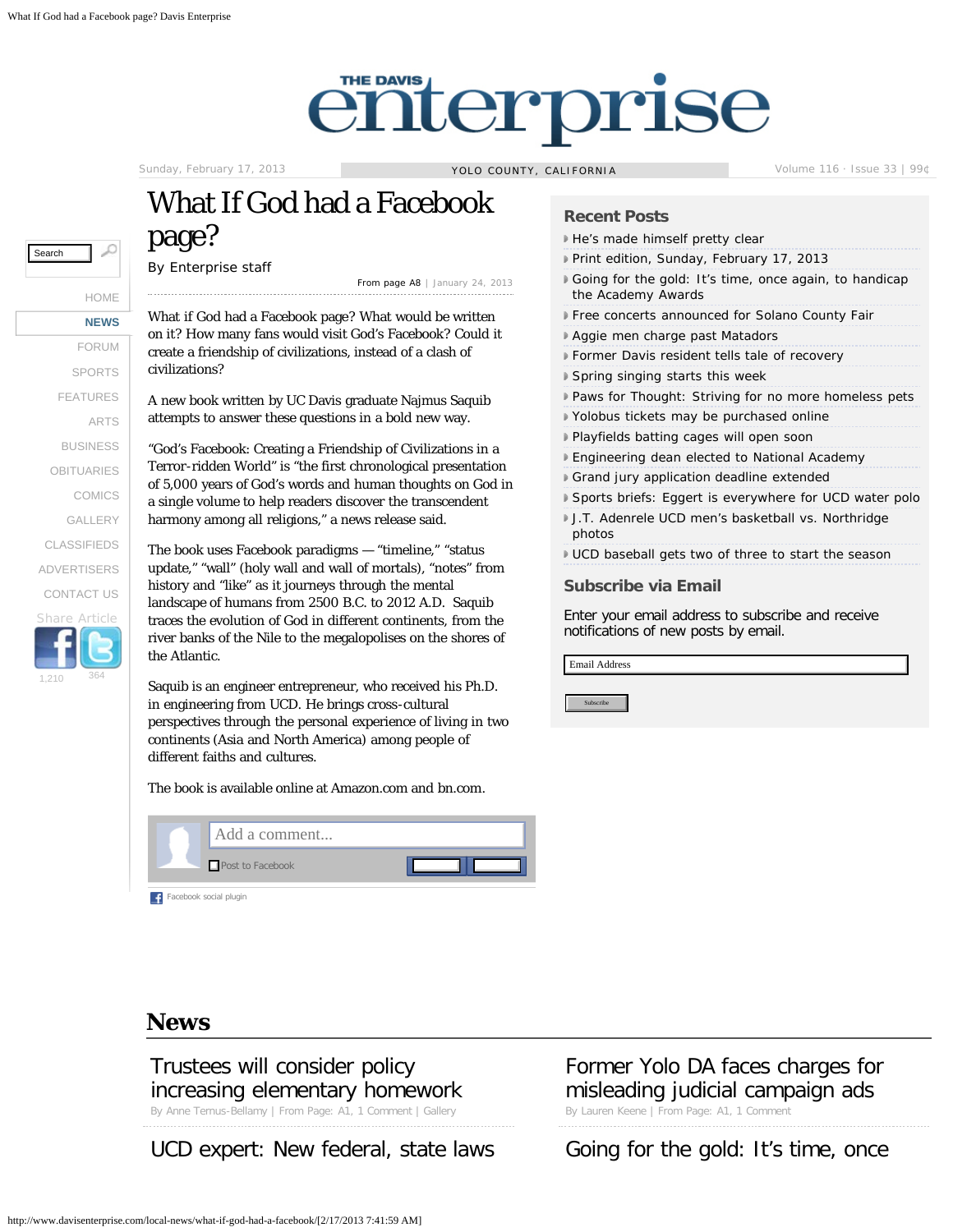#### [can slow gun violence](http://www.davisenterprise.com/local-news/ucd/ucd-expert-new-federal-state-laws-can-slow-gun-violence/)

By Cory Golden | From Page: A[1, 1 Comment](http://www.davisenterprise.com/local-news/ucd/ucd-expert-new-federal-state-laws-can-slow-gun-violence/#comments)

### [Bob Dunning: City tries to shoot the](http://www.davisenterprise.com/local-news/dunning/bob-dunning-city-tries-to-shoot-the-messenger/) [messenger](http://www.davisenterprise.com/local-news/dunning/bob-dunning-city-tries-to-shoot-the-messenger/)

By Bob Dunning | From Page: A2[, 1 Comment](http://www.davisenterprise.com/local-news/dunning/bob-dunning-city-tries-to-shoot-the-messenger/#comments)

# [Dozens of pro-Dorner protesters rally](http://www.davisenterprise.com/local-news/associated-press/dozens-of-pro-dorner-protesters-rally-at-lapd-hq/) [at LAPD HQ](http://www.davisenterprise.com/local-news/associated-press/dozens-of-pro-dorner-protesters-rally-at-lapd-hq/)

By The Associated Press | From Page: A2[, 1 Comment](http://www.davisenterprise.com/local-news/associated-press/dozens-of-pro-dorner-protesters-rally-at-lapd-hq/#comments)

#### [Islamic Center burglar caught on](http://www.davisenterprise.com/local-news/crime-fire-courts/islamic-center-burglar-caught-on-camera/) [camera](http://www.davisenterprise.com/local-news/crime-fire-courts/islamic-center-burglar-caught-on-camera/)

By Lauren Keene | From Page: A3[, 1 Comment](http://www.davisenterprise.com/local-news/crime-fire-courts/islamic-center-burglar-caught-on-camera/#comments) | Gallery

# [Yolo Hospice: Bereavement services](http://www.davisenterprise.com/local-news/news-columns/yolo-hospice-bereavement-services-offered-to-adults-youths/)

[offered to adults, youths](http://www.davisenterprise.com/local-news/news-columns/yolo-hospice-bereavement-services-offered-to-adults-youths/)

By Mary Odbert | From Page: A5[, 1 Comment](http://www.davisenterprise.com/local-news/news-columns/yolo-hospice-bereavement-services-offered-to-adults-youths/#comments)

#### [Info nights set at Peregrine School](http://www.davisenterprise.com/local-news/briefly/info-nights-set-at-peregrine-school/)

By Special to The Enterprise | From Page: A5[, 1 Comment](http://www.davisenterprise.com/local-news/briefly/info-nights-set-at-peregrine-school/#comments)

#### [Eat pizza to support the Madrigals](http://www.davisenterprise.com/local-news/briefly/eat-pizza-to-support-the-madrigals/)

By Enterprise staff | From Page: A[6, 1 Comment](http://www.davisenterprise.com/local-news/briefly/eat-pizza-to-support-the-madrigals/#comments)

### [Will 'Skyfall' break the streak for](http://www.davisenterprise.com/local-news/will-skyfall-break-the-streak-for-bond/) [Bond?](http://www.davisenterprise.com/local-news/will-skyfall-break-the-streak-for-bond/)

By Derrick Bang | From Page: A8[, 1 Comment](http://www.davisenterprise.com/local-news/will-skyfall-break-the-streak-for-bond/#comments)

#### [Last chance to see Chinese artifacts in](http://www.davisenterprise.com/local-news/briefly/last-chance-to-see-chinese-artifacts-in-woodland/) [Woodland](http://www.davisenterprise.com/local-news/briefly/last-chance-to-see-chinese-artifacts-in-woodland/)

By Enterprise staff | From Page: A[9, 1 Comment](http://www.davisenterprise.com/local-news/briefly/last-chance-to-see-chinese-artifacts-in-woodland/#comments)

# [Enjoy early spring in the Terrace](http://www.davisenterprise.com/local-news/enjoy-early-spring-in-the-terrace-garden/) [Garden](http://www.davisenterprise.com/local-news/enjoy-early-spring-in-the-terrace-garden/)

By Enterprise staff | From Page: A[9, 1 Comment](http://www.davisenterprise.com/local-news/enjoy-early-spring-in-the-terrace-garden/#comments)

#### [again, to handicap the Academy](http://www.davisenterprise.com/local-news/sunday-best/going-for-the-gold-its-time-once-again-to-handicap-the-academy-awards/) [Awards](http://www.davisenterprise.com/local-news/sunday-best/going-for-the-gold-its-time-once-again-to-handicap-the-academy-awards/)

By Derrick Bang | From Page: A1[, 1 Comment](http://www.davisenterprise.com/local-news/sunday-best/going-for-the-gold-its-time-once-again-to-handicap-the-academy-awards/#comments) | Gallery

#### [Geography to play larger role in](http://www.davisenterprise.com/local-news/associated-press/geography-to-play-larger-role-in-health-premiums/) [health premiums](http://www.davisenterprise.com/local-news/associated-press/geography-to-play-larger-role-in-health-premiums/)

By The Associated Press | From Page: A2[, 1 Comment](http://www.davisenterprise.com/local-news/associated-press/geography-to-play-larger-role-in-health-premiums/#comments)

#### [Expert in recovery from mental illness](http://www.davisenterprise.com/local-news/expert-in-recovery-from-mental-illness-will-speak-at-nami-dinner/) [will speak at NAMI dinner](http://www.davisenterprise.com/local-news/expert-in-recovery-from-mental-illness-will-speak-at-nami-dinner/)

By Special to The Enterprise | From Page: A[3, 1 Comment](http://www.davisenterprise.com/local-news/expert-in-recovery-from-mental-illness-will-speak-at-nami-dinner/#comments)

#### [Learn more about gun violence](http://www.davisenterprise.com/local-news/learn-more-about-gun-violence/)

By Cory Golden | From Page: A4[, 1 Comment](http://www.davisenterprise.com/local-news/learn-more-about-gun-violence/#comments)

#### [Diaper drive continues at clinic](http://www.davisenterprise.com/local-news/diaper-drive-continues-at-clinic/)

By Enterprise staff | From Page: A[5, 1 Comment](http://www.davisenterprise.com/local-news/diaper-drive-continues-at-clinic/#comments) | Gallery

# [Wine-tastings will benefit UCD](http://www.davisenterprise.com/local-news/wine-tasting-benefits-ucd-students/) [students](http://www.davisenterprise.com/local-news/wine-tasting-benefits-ucd-students/)

By Enterprise staff | From Page: A[6, 1 Comment](http://www.davisenterprise.com/local-news/wine-tasting-benefits-ucd-students/#comments) | Gallery

#### [City commission hosts affordable](http://www.davisenterprise.com/local-news/city/city-commission-hosts-affordable-housing-forum/) [housing forum](http://www.davisenterprise.com/local-news/city/city-commission-hosts-affordable-housing-forum/)

By Special to The Enterprise | From Page: A[7, 1 Comment](http://www.davisenterprise.com/local-news/city/city-commission-hosts-affordable-housing-forum/#comments)

#### [Voter registration deadline is Tuesday](http://www.davisenterprise.com/local-news/briefly/voter-registration-deadline-is-tuesday/)

By Enterprise staff | From Page: A[9, 1 Comment](http://www.davisenterprise.com/local-news/briefly/voter-registration-deadline-is-tuesday/#comments)

#### [Qigong meditation offered Feb. 24](http://www.davisenterprise.com/local-news/briefly/qigong-meditation-offered-feb-24/)

By Enterprise staff | From Page: A[9, 1 Comment](http://www.davisenterprise.com/local-news/briefly/qigong-meditation-offered-feb-24/#comments)

# **Forum**

#### [It's them, and the rest of us](http://www.davisenterprise.com/forum/opinion-columns/its-them-and-the-rest-of-us/)

By Special to The Enterprise | From Page: B5[, 1 Comment](http://www.davisenterprise.com/forum/opinion-columns/its-them-and-the-rest-of-us/#comments)

# [No vacation until Congress' work is](http://www.davisenterprise.com/forum/our-view/no-vacation-until-congress-work-is-done/) [done](http://www.davisenterprise.com/forum/our-view/no-vacation-until-congress-work-is-done/)

By Our View | From Page: A14[, 1 Comment](http://www.davisenterprise.com/forum/our-view/no-vacation-until-congress-work-is-done/#comments)

### ['Lincoln' illuminates our history even](http://www.davisenterprise.com/forum/opinion-columns/lincoln-illuminates-our-history-even-as-it-obscures-it/) [as it obscures it](http://www.davisenterprise.com/forum/opinion-columns/lincoln-illuminates-our-history-even-as-it-obscures-it/)

By Desmond Jolly | From Page: A14[, 1 Comment](http://www.davisenterprise.com/forum/opinion-columns/lincoln-illuminates-our-history-even-as-it-obscures-it/#comments)

#### [There's no incentive to conserve](http://www.davisenterprise.com/forum/letters/theres-no-incentive-to-conserve/)

By Letters to the Editor | From Page: A1[4, 1 Comment](http://www.davisenterprise.com/forum/letters/theres-no-incentive-to-conserve/#comments)

#### [Water bills will go sky-high](http://www.davisenterprise.com/forum/letters/water-bills-will-go-sky-high/) example are prease clean up your water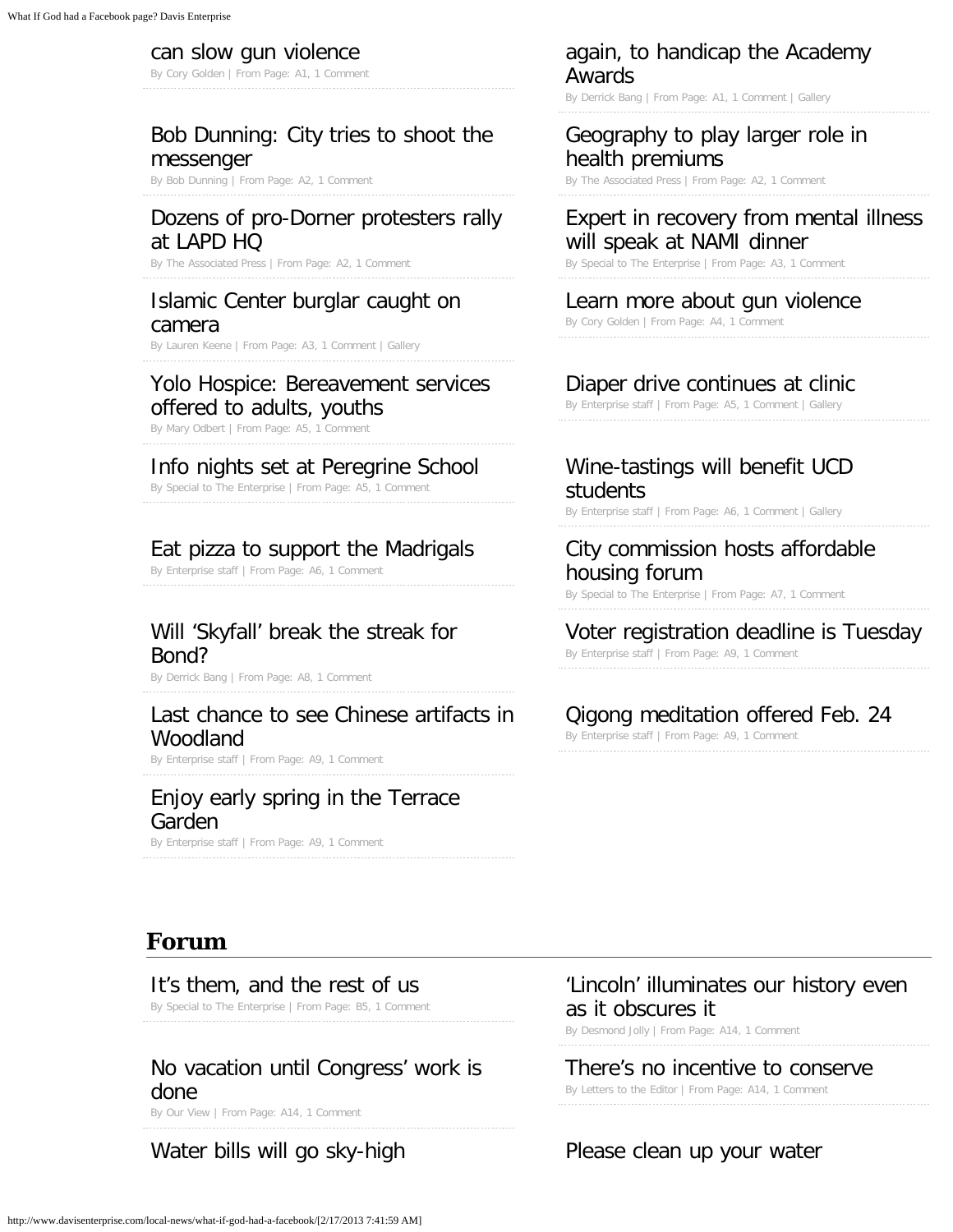# [What do you think? Who is our](http://www.davisenterprise.com/forum/what-do-you-think-who-is-our-greatest-president-and-why/) [greatest president?](http://www.davisenterprise.com/forum/what-do-you-think-who-is-our-greatest-president-and-why/)

By Anna Sturla | From Page: A15[, 1 Comment](http://www.davisenterprise.com/forum/what-do-you-think-who-is-our-greatest-president-and-why/#comments)

# [Waiting for an emergency is NOT a](http://www.davisenterprise.com/forum/opinion-columns/waiting-for-an-emergency-is-not-a-plan/) [plan](http://www.davisenterprise.com/forum/opinion-columns/waiting-for-an-emergency-is-not-a-plan/)

By Special to The Enterprise | From Page: A1[5, 1 Comment](http://www.davisenterprise.com/forum/opinion-columns/waiting-for-an-emergency-is-not-a-plan/#comments)

# [The shadow workforce emerges](http://www.davisenterprise.com/forum/opinion-columns/the-shadow-workforce-emerges/)

By Special to The Enterprise | From Page: A1[7, 1 Comment](http://www.davisenterprise.com/forum/opinion-columns/the-shadow-workforce-emerges/#comments)

By Letters to the Editor | From Page: A14[, 1 Comment](http://www.davisenterprise.com/forum/letters/water-bills-will-go-sky-high/#comments) By Letters to the Editor | From Page: A1[4, 1 Comment](http://www.davisenterprise.com/forum/letters/please-clean-up-your-water/#comments)

# [There are better alternatives for water](http://www.davisenterprise.com/forum/opinion-columns/there-are-better-alternatives-for-water/)

By Special to The Enterprise | From Page: A15[, 1 Comment](http://www.davisenterprise.com/forum/opinion-columns/there-are-better-alternatives-for-water/#comments)

#### [My Internet addiction puts on a new](http://www.davisenterprise.com/forum/opinion-columns/my-internet-addiction-puts-on-a-new-face/) [face](http://www.davisenterprise.com/forum/opinion-columns/my-internet-addiction-puts-on-a-new-face/)

By Marion Franck | From Page: A17[, 1 Comment](http://www.davisenterprise.com/forum/opinion-columns/my-internet-addiction-puts-on-a-new-face/#comments)

#### [He's made himself pretty clear](http://www.davisenterprise.com/forum/opinion-columns/hes-made-himself-pretty-clear/)

By Special to The Enterprise | From Page: A17[, 1 Comment](http://www.davisenterprise.com/forum/opinion-columns/hes-made-himself-pretty-clear/#comments)

# **Sports**

#### [UCD baseball gets two of three to](http://www.davisenterprise.com/sports/ucd-baseball-gets-two-of-three-to-start-the-season/) [start the season](http://www.davisenterprise.com/sports/ucd-baseball-gets-two-of-three-to-start-the-season/)

By Enterprise staff | From Page: B[1, 1 Comment](http://www.davisenterprise.com/sports/ucd-baseball-gets-two-of-three-to-start-the-season/#comments) | Gallery

#### [Last-second shot sinks UCD women](http://www.davisenterprise.com/sports/last-second-shot-sinks-ucd-women/)

By Enterprise staff | From Page: B[1, 1 Comment](http://www.davisenterprise.com/sports/last-second-shot-sinks-ucd-women/#comments) | Gallery

# [Retooled Blue Devil softball team](http://www.davisenterprise.com/sports/retooled-blue-devil-softball-team-turns-to-youth/) [turns to youth](http://www.davisenterprise.com/sports/retooled-blue-devil-softball-team-turns-to-youth/)

By Bruce Gallaudet | From Page: B1[, 1 Comment](http://www.davisenterprise.com/sports/retooled-blue-devil-softball-team-turns-to-youth/#comments) | Gallery

#### [Sports briefs: Eggert is everywhere](http://www.davisenterprise.com/sports/sports-briefs-eggert-is-everywhere-for-ucd-water-polo/) [for UCD water polo](http://www.davisenterprise.com/sports/sports-briefs-eggert-is-everywhere-for-ucd-water-polo/)

By Enterprise staff | From Page: B[8, 1 Comment](http://www.davisenterprise.com/sports/sports-briefs-eggert-is-everywhere-for-ucd-water-polo/#comments) | Gallery

# **Features**

#### **Arts**

# **Business**

[Rostini closes, Huong Lan Sandwiches](http://www.davisenterprise.com/business/comings-and-goings/rostini-closes-huong-lan-sandwiches-opens/) [opens](http://www.davisenterprise.com/business/comings-and-goings/rostini-closes-huong-lan-sandwiches-opens/)

By Wendy Weitzel | From Page: A11[, 1 Comment](http://www.davisenterprise.com/business/comings-and-goings/rostini-closes-huong-lan-sandwiches-opens/#comments)

[Local association shapes its own](http://www.davisenterprise.com/business/local-association-shapes-its-own-business-model/) **[Phone, Internet offered by local](http://www.davisenterprise.com/business/phone-internet-offered-by-local-provider/)** 

# [Aggie men charge past Matadors](http://www.davisenterprise.com/sports/aggie-men-charge-past-matadors/)

By Will Bellamy | From Page: B1[, 1 Comment](http://www.davisenterprise.com/sports/aggie-men-charge-past-matadors/#comments) | Gallery

# [Lady Blue Devils focused for](http://www.davisenterprise.com/sports/lady-blue-devils-focused-for-basketball-playoffs/) [basketball playoffs](http://www.davisenterprise.com/sports/lady-blue-devils-focused-for-basketball-playoffs/)

By Bruce Gallaudet | From Page: B[1, 1 Comment](http://www.davisenterprise.com/sports/lady-blue-devils-focused-for-basketball-playoffs/#comments) | Gallery

#### [Vandenbrink, Foster earn top DVC](http://www.davisenterprise.com/sports/vandenbrink-foster-earn-top-dvc-honors/) [honors](http://www.davisenterprise.com/sports/vandenbrink-foster-earn-top-dvc-honors/)

By Bruce Gallaudet | From Page: B[3, 1 Comment](http://www.davisenterprise.com/sports/vandenbrink-foster-earn-top-dvc-honors/#comments)

[A Travis Credit Union Facebook fan](http://www.davisenterprise.com/business/a-travis-credit-union-facebook-fan-could-win-10000/) [could win \\$10,000](http://www.davisenterprise.com/business/a-travis-credit-union-facebook-fan-could-win-10000/) By Enterprise staff | From Page: A11[, 1 Comment](http://www.davisenterprise.com/business/a-travis-credit-union-facebook-fan-could-win-10000/#comments)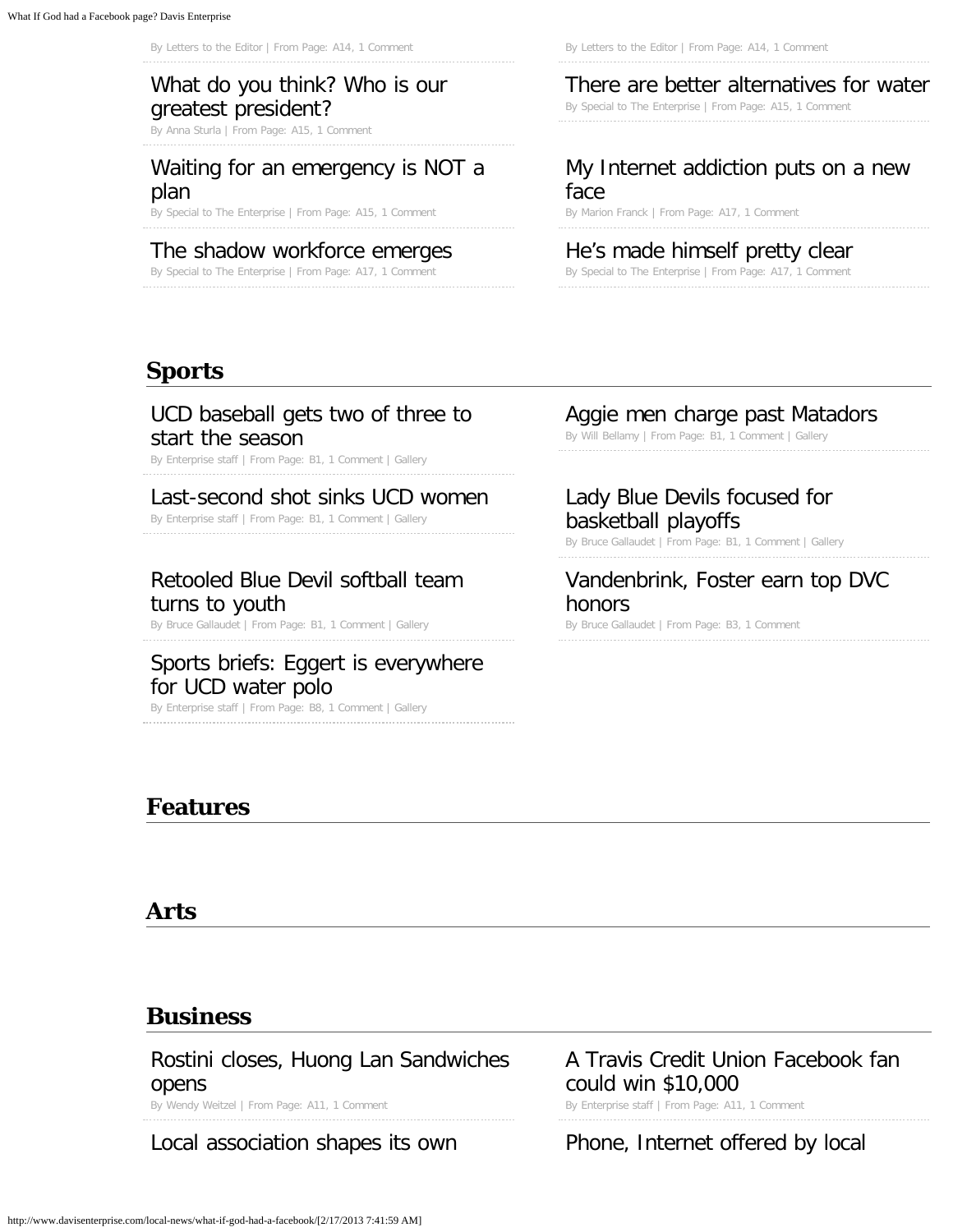#### [business model](http://www.davisenterprise.com/business/local-association-shapes-its-own-business-model/)

By Brett Johnson | From Page: A13[, 1 Comment](http://www.davisenterprise.com/business/local-association-shapes-its-own-business-model/#comments)

# [Business owners can learn how to get](http://www.davisenterprise.com/business/business-owners-can-learn-how-to-get-good-press/) [good press](http://www.davisenterprise.com/business/business-owners-can-learn-how-to-get-good-press/)

By Enterprise staff | From Page: A1[3, 1 Comment](http://www.davisenterprise.com/business/business-owners-can-learn-how-to-get-good-press/#comments)

#### [Farmer, Monsanto team up to help](http://www.davisenterprise.com/business/farmer-monsanto-team-up-to-help-micro-business-firm/) [micro business firm](http://www.davisenterprise.com/business/farmer-monsanto-team-up-to-help-micro-business-firm/)

By Enterprise staff | From Page: A1[3, 1 Comment](http://www.davisenterprise.com/business/farmer-monsanto-team-up-to-help-micro-business-firm/#comments)

#### [UCD Extension showcases professional](http://www.davisenterprise.com/business/ucd-extension-showcases-professional-education-opportunities/) [education opportunities](http://www.davisenterprise.com/business/ucd-extension-showcases-professional-education-opportunities/)

By Enterprise staff | From Page: A1[3, 1 Comment](http://www.davisenterprise.com/business/ucd-extension-showcases-professional-education-opportunities/#comments)

[provider](http://www.davisenterprise.com/business/phone-internet-offered-by-local-provider/)

By Enterprise staff | From Page: A13[, 1 Comment](http://www.davisenterprise.com/business/phone-internet-offered-by-local-provider/#comments)

#### [Learn more about reverse mortgages](http://www.davisenterprise.com/business/learn-more-about-reverse-mortgages-3/)

By Enterprise staff | From Page: A13[, 1 Comment](http://www.davisenterprise.com/business/learn-more-about-reverse-mortgages-3/#comments)

#### [Yolo County real estate sales](http://www.davisenterprise.com/business/real-estate-217/)

By Anna Sturla | From Page: A13[, 1 Comment](http://www.davisenterprise.com/business/real-estate-217/#comments)

# **Obituaries**

[Death notice: Martha Mangold](http://www.davisenterprise.com/obits/death-notice-martha-mangold-pamperin/) [Pamperin](http://www.davisenterprise.com/obits/death-notice-martha-mangold-pamperin/)

By Enterprise staff | From Page: A[4, 1 Comment](http://www.davisenterprise.com/obits/death-notice-martha-mangold-pamperin/#comments)

[William "Bill" Davies](http://www.davisenterprise.com/obits/william-bill-davies/)

By Special to The Enterprise | From Page: A4[, 1 Comment](http://www.davisenterprise.com/obits/william-bill-davies/#comments)

#### [Alfred Donald Cardoza](http://www.davisenterprise.com/obits/alfred-donald-cardoza/)

By Special to The Enterprise | From Page: A[4, 1 Comment](http://www.davisenterprise.com/obits/alfred-donald-cardoza/#comments)

# [Death notice: Delores Binninger](http://www.davisenterprise.com/obits/death-notice-delores-binninger-wentz/) [Wentz](http://www.davisenterprise.com/obits/death-notice-delores-binninger-wentz/)

By Enterprise staff | From Page: A[4, 1 Comment](http://www.davisenterprise.com/obits/death-notice-delores-binninger-wentz/#comments)

# **Comics**

[Zits](http://www.davisenterprise.com/comics/zits-190/) By Creator | From Page: B8[, 1 Comment](http://www.davisenterprise.com/comics/zits-190/#comments)

[Baby Blues](http://www.davisenterprise.com/comics/baby-blues-185/) By Creator | From Page: B8[, 1 Comment](http://www.davisenterprise.com/comics/baby-blues-185/#comments)

[Arlo & Janis](http://www.davisenterprise.com/comics/arlo-janis-185/) By Creator | From Page: B8[, 1 Comment](http://www.davisenterprise.com/comics/arlo-janis-185/#comments)

[Rose is Rose](http://www.davisenterprise.com/comics/rose-is-rose-186/) By Creator | From Page: B8[, 1 Comment](http://www.davisenterprise.com/comics/rose-is-rose-186/#comments)

# [Frazz](http://www.davisenterprise.com/comics/frazz-187/)

By Creator | From Page: B8[, 1 Comment](http://www.davisenterprise.com/comics/frazz-187/#comments)

[Get Fuzzy](http://www.davisenterprise.com/comics/get-fuzzy-185/) By Creator | From Page: B8[, 1 Comment](http://www.davisenterprise.com/comics/get-fuzzy-185/#comments)

[Dilbert](http://www.davisenterprise.com/comics/dilbert-185/) By Creator | From Page: B8[, 1 Comment](http://www.davisenterprise.com/comics/dilbert-185/#comments) [Mother Goose & Grimm](http://www.davisenterprise.com/comics/mother-goose-grimm-183/)

By Creator | From Page: B8[, 1 Comment](http://www.davisenterprise.com/comics/mother-goose-grimm-183/#comments)

[Classic Peanuts](http://www.davisenterprise.com/comics/classic-peanuts-184/) By Creator | From Page: B8[, 1 Comment](http://www.davisenterprise.com/comics/classic-peanuts-184/#comments)

[Mutts](http://www.davisenterprise.com/comics/mutts-186/) By Creator | From Page: B8[, 1 Comment](http://www.davisenterprise.com/comics/mutts-186/#comments)

# [Close To Home & Real Life](http://www.davisenterprise.com/comics/close-to-home-real-life-adventures-177/) [Adventures](http://www.davisenterprise.com/comics/close-to-home-real-life-adventures-177/)

By Creator | From Page: B8[, 1 Comment](http://www.davisenterprise.com/comics/close-to-home-real-life-adventures-177/#comments)

[For Better or For Worse](http://www.davisenterprise.com/comics/for-better-or-for-worse-181/) By Creator | From Page: B8[, 1 Comment](http://www.davisenterprise.com/comics/for-better-or-for-worse-181/#comments)

[The Wizard of Id](http://www.davisenterprise.com/comics/the-wizard-of-id-186/) By Creator | From Page: B8[, 1 Comment](http://www.davisenterprise.com/comics/the-wizard-of-id-186/#comments)

[Crossword Puzzle](http://www.davisenterprise.com/comics/crossword-puzzle-172/) By Creator | From Page: B8[, 1 Comment](http://www.davisenterprise.com/comics/crossword-puzzle-172/#comments)